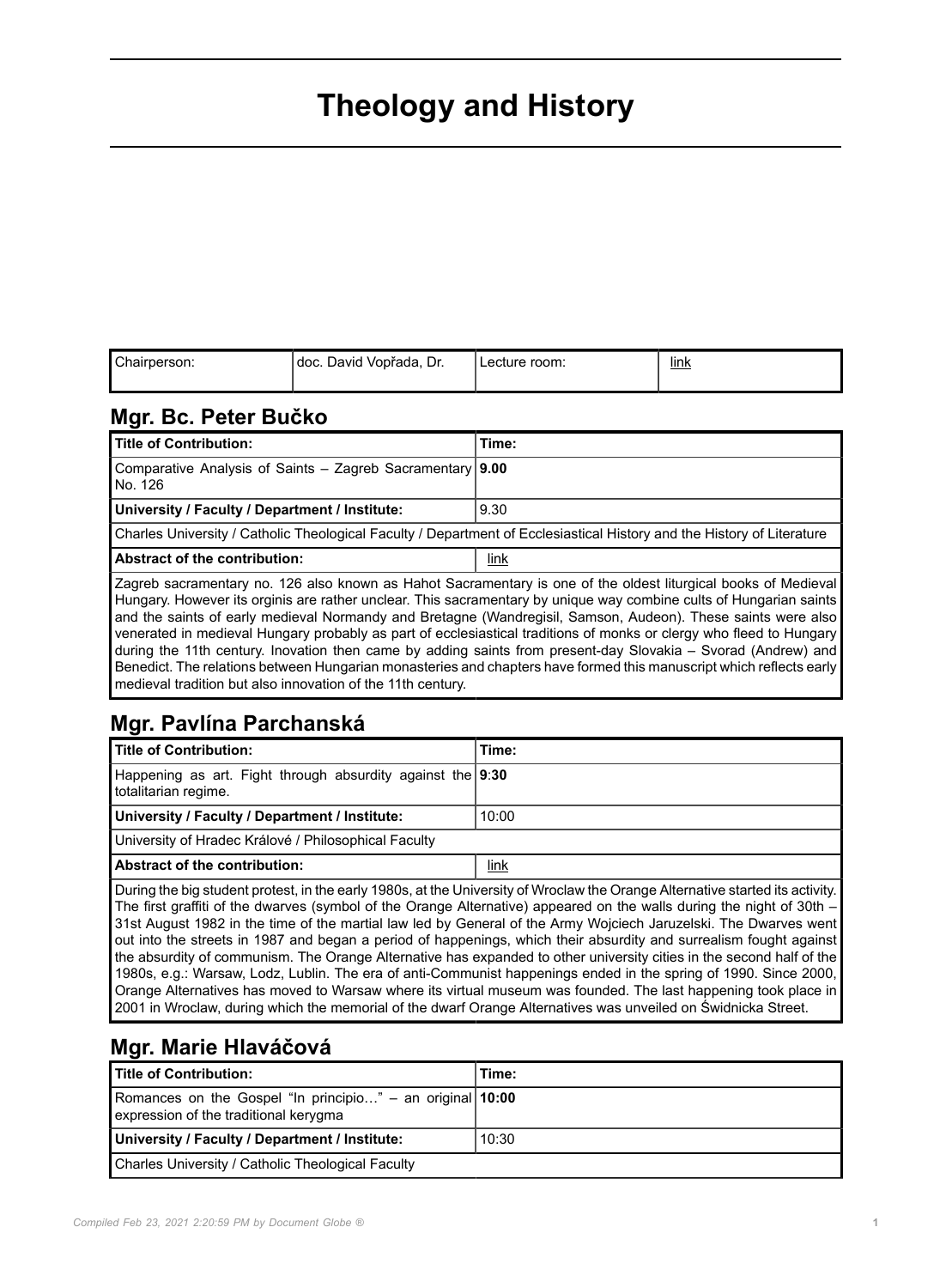| .<br><b>Abstract of the contribution:</b><br>link |
|---------------------------------------------------|
|---------------------------------------------------|

While coercion and abuse of authority should never be considered as suitable means to exercise governing power in the Church, it so happens that they probably played a crucial role in the spiritual rebirth of John of the Cross thanks to which he became a recognized Spanish poet and Mystic teacher. Incarcerated, starving, subjected to regular beating, isolated from any form of normal human contact, and deprived of sacramental life, in the absence of any natural consolation or support, he obtained not only the grace of mystical union with God but also the ability to portray this experience to some extent in his poetry. He emerged from this period of re-evaluation as an author of four poems: in three of them he rephrased the kerygma of three biblical books and the fourth was inspired mostly by the liturgy of the Feasts of Trinity and Corpus Christi.

His poetry, regarded for a long time only as a witness of his mystical experience, has been "rediscovered" by spiritual theology as a valuable source of insight into his personal "appropriation" of traditional content of Christian faith in the last decades of twentieth century and several attempts to interpret it or comment on it from this point of view has been made. Nevertheless, various aspects of it remain unexplored, among them the question how exactly he blended together the traditional doctrine with his own mystical insight to create an original work of art appreciated both for its aesthetic quality and faithful expression of Christian doctrine. Based on a careful textual analysis of the Romances and their comparison with those sources of inspiration which can be easily identified, this contribution shows how inseparable tradition and originality get once they merged together under the guidance of Holy Spirit.

#### **Mgr. Samuel Jezný**

| <b>Title of Contribution:</b>                                                                                                               | Time: |
|---------------------------------------------------------------------------------------------------------------------------------------------|-------|
| 'And I will rule over you!" How the Zadokites transformed   11:00<br>traditions of Judah and claimed authority over the exiled<br>community |       |
| University / Faculty / Department / Institute:                                                                                              | 11:30 |
| Charles University / Protestant Theological Faculty                                                                                         |       |
| <b>Abstract of the contribution:</b>                                                                                                        | link  |

The book of Ezekiel is well known for its creative usage of the older traditions. Yet, chapter 20 is remarkable even for Ezekielian standards. In the passage, the elders of the exiled community came to the prophet Ezekiel, however, the YHWH denies providing any counsel. Instead, YHWH's monologue contains various accusations of cultic transgressions – and here, an extraordinary happens: rather, than a final judgment, YHWH proclaims, that his own commandments were faulty. In the future, he ('personally') will rule over reconstituted Israel – or he will be the king, as the word MLK is used as a verb. Moreover, he will preclude the people from committing any further transgressions. Thus, the older traditions – nothing less, than the constitutional narratives and the ideology of Judahite kingdom is

used here as an accusation, in order to proclaim a new political order in the future reconstituted polity, where a deity is made king.

Such a proposed order, literally, a radical theocracy, has no analogy in the Hebrew Bible. Moreover, it is obviously hard to put it in practice, especially in the case of a community living in exile far from its homeland.

What could then prompt the authors of the passage to create such an abstract ideological text? What would be an impact for the audience in an exile? And how the authors of the text rejected the interpretation of the older tradition, in order to deny the kingship of the former royals, arguing for a divine rule and thus, priestly authority over the exilic community?

## **Mag.theol. Ján Zoričák**

| <b>Title of Contribution:</b>                                                                               | Time: |
|-------------------------------------------------------------------------------------------------------------|-------|
| Respect for the Eucharist in the work of contemporary 11:30<br>academic painter Darina Gladišová            |       |
| University / Faculty / Department / Institute:                                                              | 12:00 |
| Charles University / Catholic Theological Faculty / Department of Systematic Theology and Philosophy        |       |
| <b>Abstract of the contribution:</b>                                                                        | link  |
| The conference paper entitled Respect for the Eucharist in the work of contemporary academic painter Darina |       |

Gladišová is a contribution to a deeper knowledge of the reasons for the importance of the Eucharist and respect for it in the Catholic Church. The work of contemporary Slovak academic painter Darina Gladišová is characterized by a Christian theme with a dominant accent on the Eucharist. Among the works with the theme of the Eucharist stands out a cycle of six large paintings called Corpus Christi - the Body of Christ, which was created in 2003 – 2010. The cycle is installed in the refectory of the Franciscan Monastery in Bratislava, Slovakia. The conference paper presents the above-mentioned images of the Corpus Christi cycle and theologically interprets them through the bibliography of St. John Paul II. and Franciscan springs. The method of interpretation was chosen based on literary sources about the life